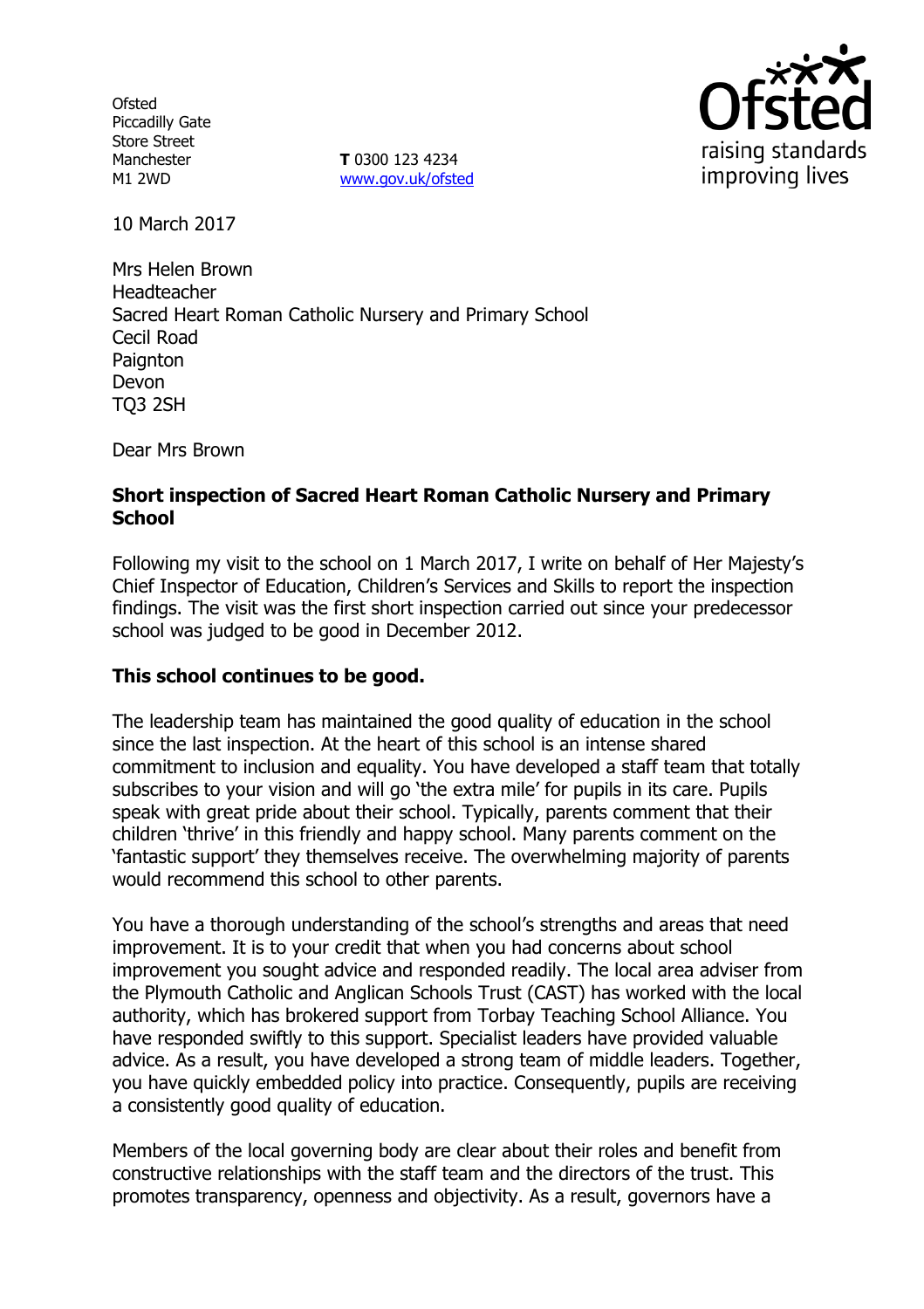

clear understanding of the school's strengths and weaknesses. They confidently challenge and hold leaders to account to bring about improvements. The trust's area adviser knows the school well and has been effective in providing governors with training in areas such as safeguarding.

## **Safeguarding is effective.**

Staff have nurtured a culture where pupils and their families feel able to share any concerns or anxieties they may have. Pupils enjoy strong, trusting relationships with staff. They particularly value 'The Lodge', a calm and tranquil area by the awardwinning garden where pupils receive additional support. When asked about bullying, pupils readily explained that there is very little bullying in school because 'we all care about each other and try to understand others' point of views'. You can demonstrate how swift action by the school has helped to overcome concerns promptly and prevent any risks from escalating. The leadership team has ensured that all safeguarding arrangements are fit for purpose and records are detailed and of high quality.

This is a caring school. You encourage wider family involvement. Parents' contribution to school life is greatly valued. Teachers help pupils to understand the risks of unsafe behaviour. Consequently, pupils are knowledgeable about e-safety. In addition, your early years team has been proactive in responding to local needs. Staff have supported families in establishing routines for teeth cleaning and enhanced their understanding of stranger danger.

Although overall attendance is broadly in line with the national average, too many pupils are persistently absent. You recognised that poor attendance was impeding pupils' progress. As with other aspects of the school's work, governors have provided challenge and your leadership team has worked tirelessly to tackle this. Leaders engaged the support of an attendance officer and a family support worker who is working well with parents to help them understand the importance of their children attending school regularly. As a result, rates of attendance for pupils persistently absent from school have improved. However, there is still work to be done in developing a culture of good attendance.

# **Inspection findings**

■ My first line of enquiry focused on mathematics. Following disappointing results in mathematics in last year's key stage 1 and 2 national tests, you wasted no time in analysing and tackling the reasons for this underachievement. The comprehensive actions you have taken have led to rapid improvement in pupils' ability to think more deeply to apply reasoning skills when solving problems in mathematics. Representatives from the teaching school alliance have worked with you to improve leadership of mathematics. Very specific staff training and leaders' checks on the quality of teaching have been fruitful. We visited a number of mathematics lessons and I scrutinised a number of pupils' work. It is clear there have been marked improvements in a relatively short space of time.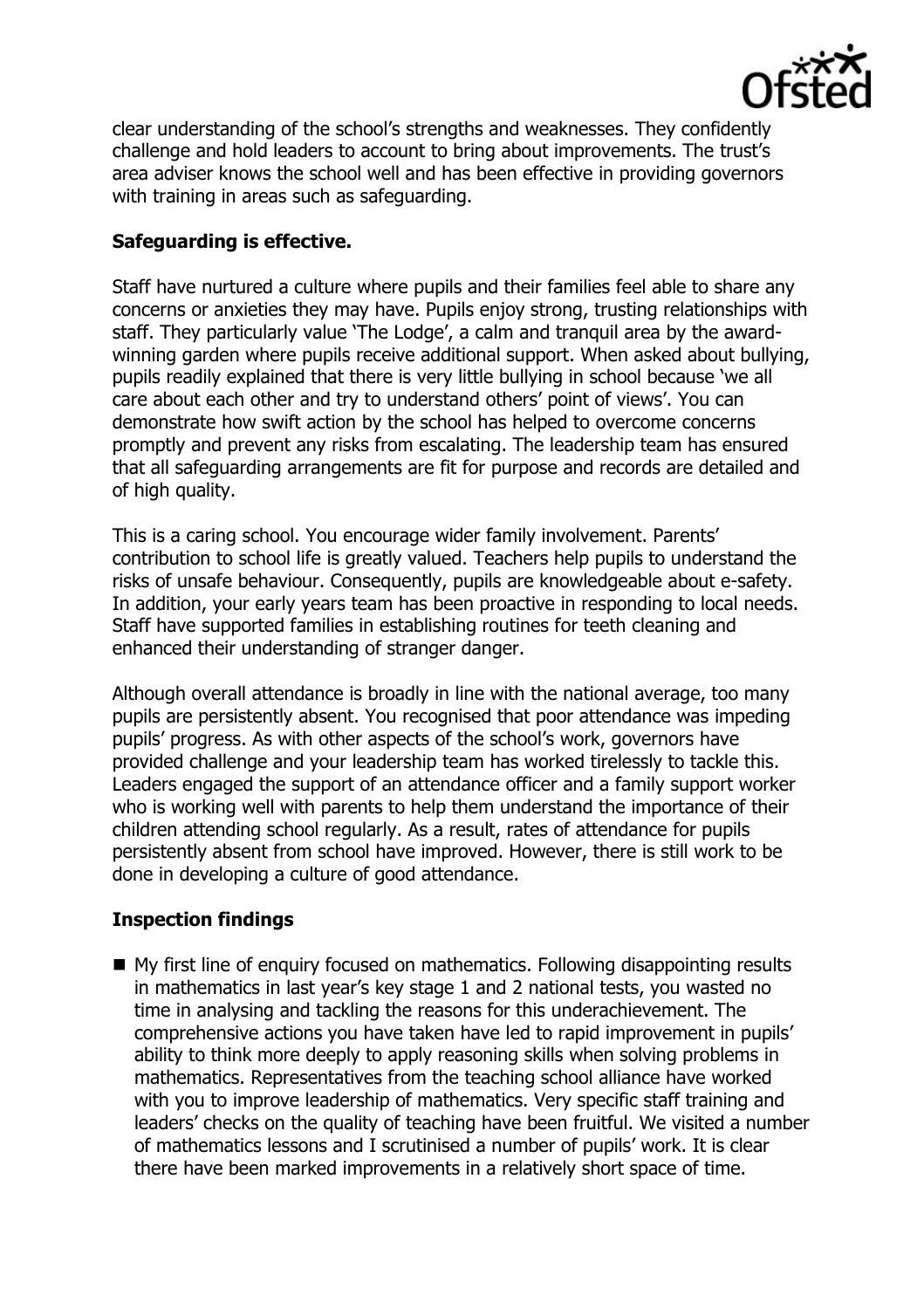

- In working with staff from other schools, you and your mathematics leader have improved teachers' confidence. Their subject knowledge of mathematics is strong. Consequently, a greater proportion of pupils are now on track to achieve at least expected standards this summer. This represents good progress from their different starting points. Teachers' ability to identify pupils' misconceptions, provide prompt and targeted feedback and adapt their teaching is particularly striking. However, the impact is most marked for the less able and most able pupils. Fewer of the middle-ability pupils are making rapid progress.
- My second line of enquiry focused on the effectiveness of support for pupils who leave the early years still struggling with their learning. In 2016, key stage 1 assessment results showed that not all children who left the early years without achieving a good level of development caught up. These pupils are receiving the support they need and are mostly on track to achieve the expected standard for their age by the end of Year 3. Outcomes for the current Year 2 pupils are looking much healthier. Predictions and work in books indicate that a greater proportion than nationally are on track to achieve the expected standard in 2017 across reading, writing and mathematics. Early identification, good teaching and well-placed interventions are helping pupils to get the support they need earlier.
- $\blacksquare$  Thirdly, I looked at how leaders are using pupil premium funding to diminish the differences between disadvantaged pupils and other pupils nationally. In the past, both low and high prior-attaining disadvantaged pupils have not made sufficient progress in mathematics. Your pupil premium report clearly identified the barriers that disadvantaged pupils face and pinpointed strategies to help them overcome obstacles to their learning. Governors have a good understanding of what went well despite the document's limitations in evaluating the impact on pupils' outcomes.
- A scrutiny of pupils' work and the school's assessment information show that disadvantaged pupils are making good progress. Higher proportions than previously are on track to achieve the high standards. This is primarily because of two things. First, improvements in your tracking of assessment information have allowed you to challenge and support teachers in better meeting the needs of these pupils. Second, focused programmes are eradicating gaps in pupils' knowledge and boosting their confidence.
- My final line of enquiry focused on the most able pupils and their progress, particularly the most able readers. In 2016, the pupils who achieved high standards in Year 3 did not sustain them and left Year 6 achieving only expected levels. High-achieving readers did not make the same rate of progress as others. Current outcomes show that this is not the case for current pupils. Leaders identified that one of the barriers to high standards in reading was that pupils did not read fast enough or have a good enough understanding of what they were reading to answer the questions. Another was pupils' depth of understanding.
- The school has raised the profile of reading and embraced a fresh approach to the teaching of reading. Undertaking weekly reading journals has developed pupils' stamina for reading and improved their comprehension skills. Pupils speak positively about their 'genre chart' and reading targets. They say that these inspire them to challenge themselves. You and your team have regular meetings